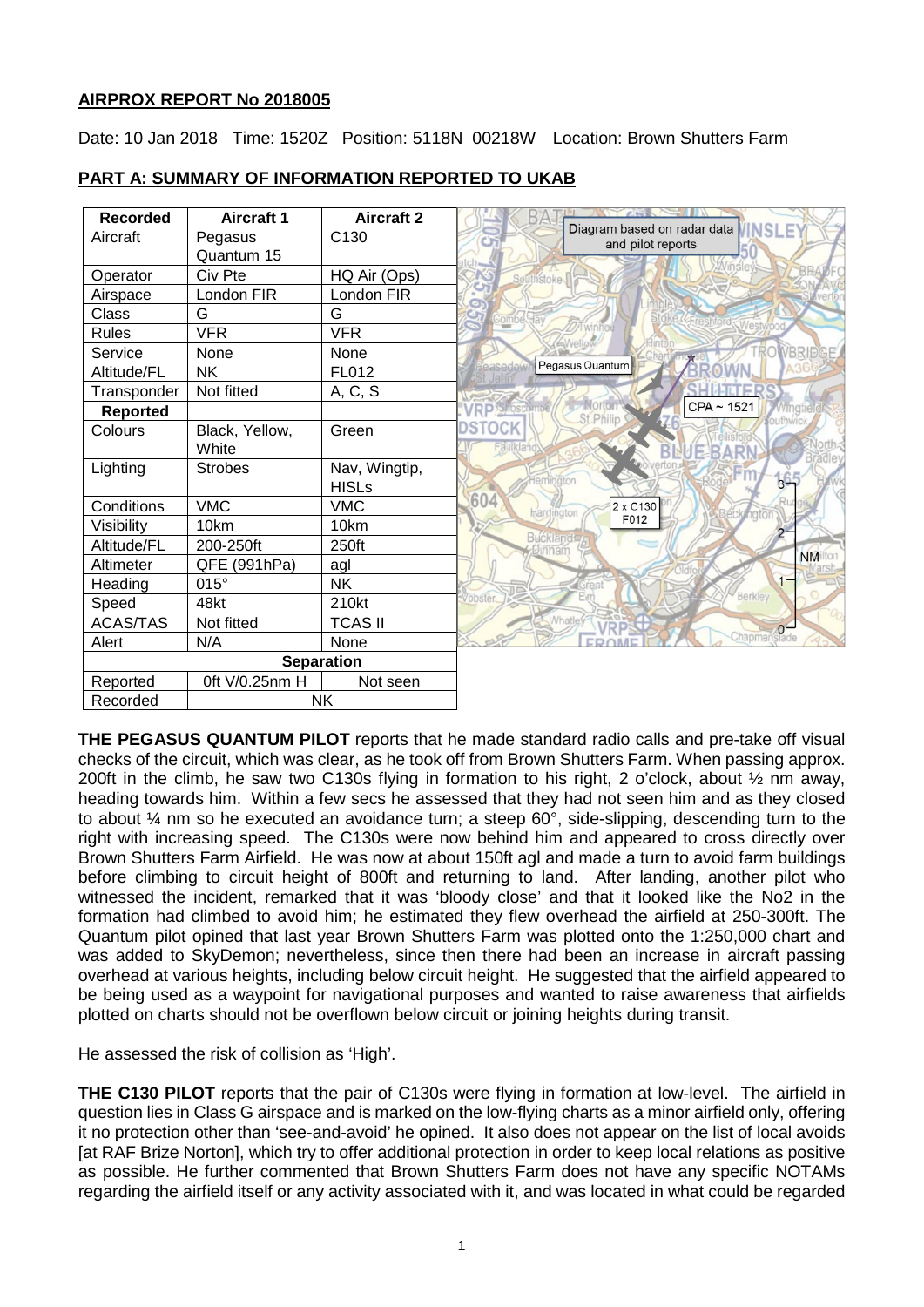as a choke point, with aircraft naturally funnelled between the SPTA and Keevil to the east, and Bristol CAS to the west. Whilst in general crews plan to avoid flight directly overhead marked airfields, he opined that there was no requirement not to overfly them and, in this instance, there were limited ground tracks that could be taken through that particular part of the low-level system.

With regard to TCAS indications, without SSR the Pegasus Quantum would not show up on their TCAS and neither aircraft received any TCAS TAs or RAs for the duration of the entire sortie. The weather was good, and a lot of GA traffic was expected and briefed during the mission briefing. Numerous sightings occurred throughout the low-level route, particularly around the Yeovilton area. None were of any concern to either crew in the formation and standard see-and-avoid was observed by all parties. In the area in question, no traffic was seen close enough to the formation to raise concern. The crews were definitely not heads-in at the time, moreover the SOPs were for all flight deck crew to be heads out as much as possible in the low-level environment, with a minimum of 1 pilot looking out at all times. Because this sortie was a training trip, an additional pilot and loadmaster were carried on both aircraft, who were present on the flight deck and contributing to additional lookout. He confirmed that all standard planning and briefing protocols were completed for a sortie of this nature, and a very robust lookout was conducted throughout the trip.

## **Factual Background**

The weather at Bristol was recorded as follows:

METAR EGGD 101520Z 16003KT 9999 FEW016 09/05 Q1005=

### **Analysis and Investigation**

### **UKAB Secretariat**

The Pegasus Quantum did not appear on radar. Figure 1 shows Brown Shutters Farm as indicated on the military 1:500,000 low-flying charts.



Figure 1

The Pegasus Quantum and C130 pilots shared an equal responsibility for collision avoidance and not to operate in such proximity to other aircraft as to create a collision hazard<sup>[1](#page-1-0)</sup>. An aircraft operated on or in the vicinity of an aerodrome shall conform with or avoid the pattern of traffic formed by other aircraft in operation<sup>[2](#page-1-1)</sup>.

<span id="page-1-0"></span><sup>1</sup> SERA.3205 Proximity.

l

<span id="page-1-1"></span><sup>2</sup> SERA.3225 Operation on and in the Vicinity of an Aerodrome.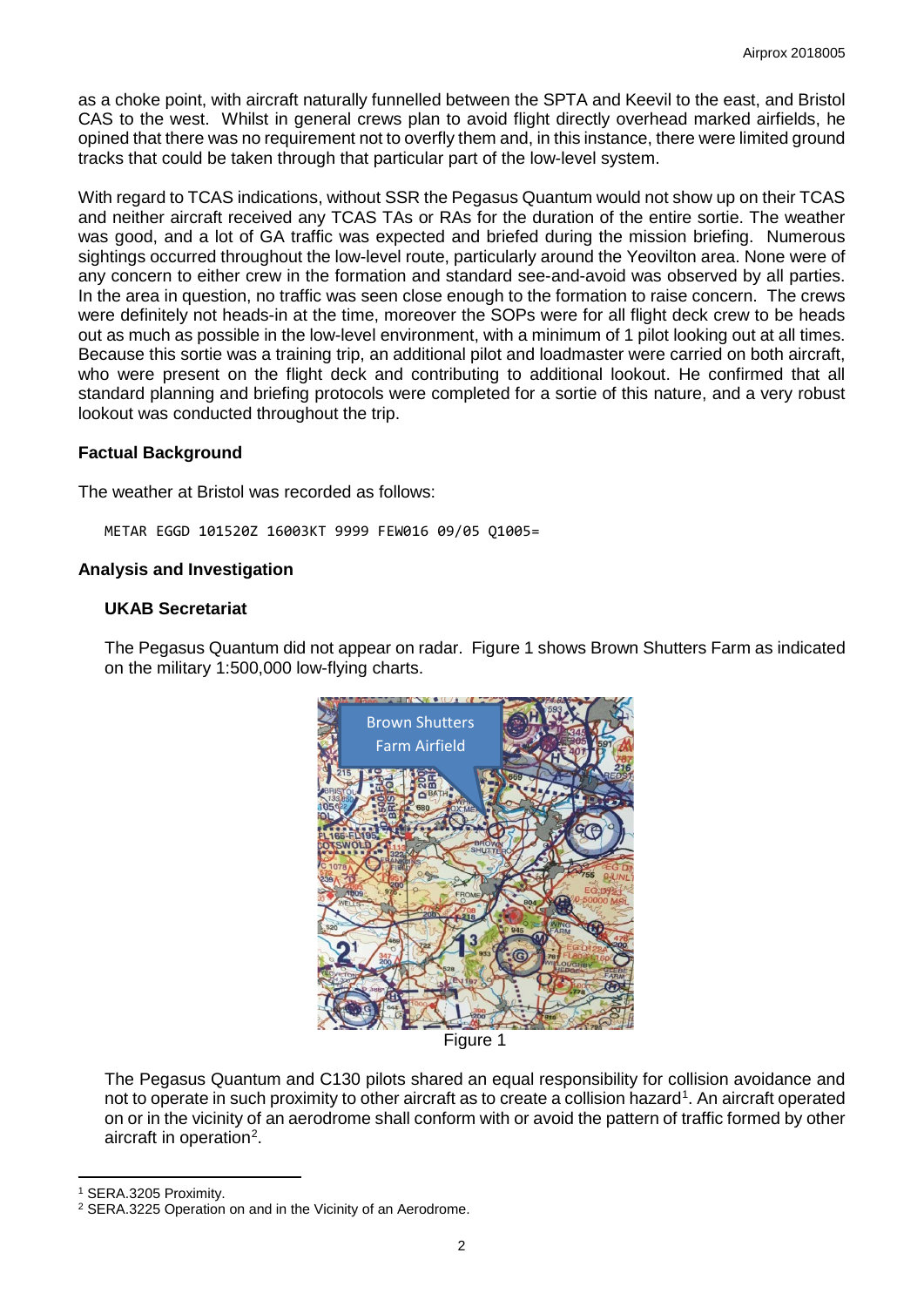## **Comments**

### **HQ Air Command**

The crew planned and briefed this mission in accordance with extant procedures and guidance, including submission of the low-level element to CADS. However, the Quantum pilot had no access to CADS so could not have known the routing of the C-130 and the crew of the C-130 would not have received details of the Quantum pilot's intentions. That said, the C-130 crew had planned to overfly Brown Shutters Farm and deconflict through see-and-avoid as the area is fairly congested and there are a number of noise sensitive built-up areas. Each sortie has a 4½ hour planning cycle and, as this was an instructional sortie, the crews would have been working hard throughout this time. Sortie planning times have previously been reviewed and it was concluded that additional planning time would be detrimental to an already long mission time for the students.

With no means of electronic conspicuity fitted to the Quantum, the TCAS on the C-130 would not have detected the presence of the other aircraft and so this barrier was denied to both crews, as was the ATC barrier due to the encounter being at low level. Thus all parties relied on lookout as their primary means of detecting any conflict. The C-130 crews have robust SOPs regarding lookout at low level – in this case boosted by the carriage of an instructor pilot and instructor crewman on each of the two C-130s. However, neither crew saw the Quantum (which would clearly be difficult to acquire due to its size and the fact that it was lower than the C-130s). When the Quantum pilot sighted the approaching C-130s during his climb-out he took appropriate action to increase separation.

This Airprox highlights the weaknesses in all barriers to MAC: there was no electronic interaction between the aircraft; a surveillance-based Air Traffic Service cannot be delivered at low level; visual acquisition is sensitive to weather, light and individual factors; and SERA.3225 states that aircraft operating in the vicinity of an aerodrome must 'conform with or avoid the pattern of traffic formed by other aircraft in operation' – if the 'other aircraft in operation' remain undetected then it is natural to assume that there is no traffic pattern to avoid. It is impractical to avoid every minor aerodrome at low-level and selected routing has to be a balance between what is *known* to be there (e.g. built-up areas) and what *may* be there (in this case, traffic at the minor aerodrome). However, a major lesson from this Airprox is that overflight of minor aerodromes should be avoided wherever possible and practicable; often the traffic using these minor aerodromes carries no means of electronic conspicuity and is also very difficult to detect visually, defeating at least 2 of the most common barriers to MAC.

## **Summary**

An Airprox was reported when a Pegasus Quantum and a C130 flew into proximity overhead Brown Shutters Farm airfield at 1520 on Wednesday 10<sup>th</sup> January 2018. Both pilots were operating under VFR in VMC, the Pegasus Quantum pilot in the circuit at Brown Shutters Farm, and the C130s operating low-level, neither were in receipt of an ATS.

## **PART B: SUMMARY OF THE BOARD'S DISCUSSIONS**

Information available consisted of reports from both pilots, radar photographs/video recordings, and reports from the appropriate operating authorities.

The Board first discussed the actions of the Quantum pilot. Members noted that although he had seen the C130s at some distance (½nm) he became concerned when it became apparent that they hadn't seen him. GA members commented that he then took some fairly robust avoiding action and, whilst acknowledging that he would have needed to be especially cautious about wake-turbulence, wondered whether earlier, less aggressive avoiding action on first sighting the C130s would equally have achieved the purpose. That said, the Board noted that without an ATS or CWS there was no way for the Quantum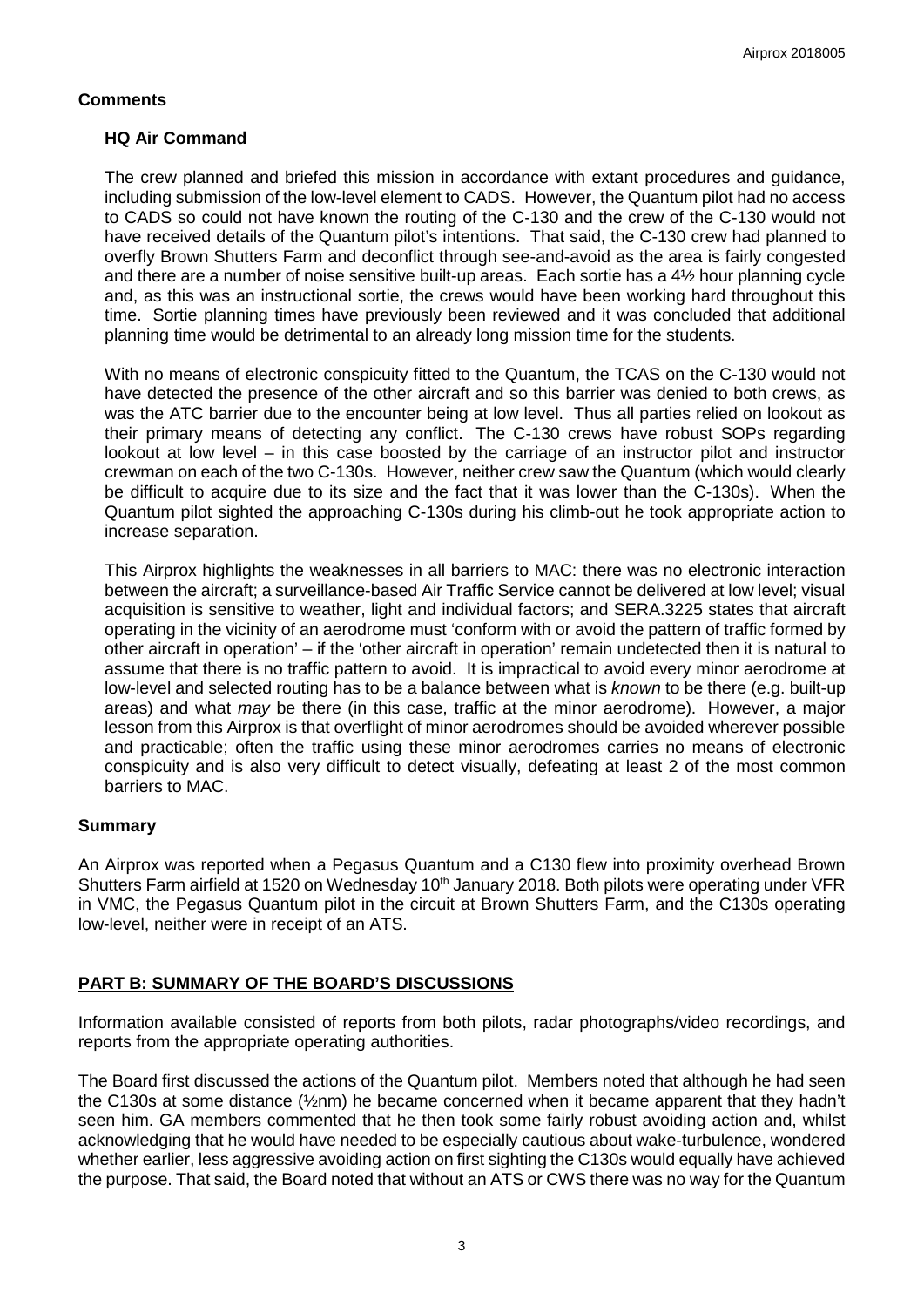pilot to know that the C130s were heading in his direction prior to him seeing them, nor did he know their intentions other than that they were heading towards his airfield.

Turning to the C130 pilots, some members wondered why they had planned to fly over an airfield that was clearly marked on their maps. A military member informed the Board that the surrounding airspace was extremely constrained at low-level and that the C130s were conducting a task into nearby Keevil airfield that required a low-level approach which meant that they had little room to manoeuvre. The crew had briefed that the airfield was there, and that all the crew should keep a look out for light aircraft, but unfortunately this had not worked as a barrier; the Quantum was slow and only just airborne, and was probably difficult to spot against the backdrop of the ground. Given the constrained airspace and the known routing of the C130s, some members wondered whether the C130 squadron ops staff could have telephoned ahead to warn the airfields that the C130s were passing close by. However, this was quickly dismissed as being largely unworkable; although it was thought that flying directly over Brown Shutters Farm might have singled it out as a potential conflict, there were no doubt numerous other airfields on their route, and it would not be practical to contact them all. Notwithstanding, military members pointed out that GA pilots can telephone the Low-Flying Booking Cell to ask what military aircraft might be in their area of operation at low-level. The Board then entered a discussion about Rules of the Air (RoA) 2015 and the nuances between seeing-and-avoiding aircraft in a pattern of traffic (which is what the C130 crew were relying on), and remaining clear of the pattern of traffic formed by aircraft operating, as stipulated by RoA 2015. Although it was acknowledged that it was difficult to avoid the pattern of traffic formed by aircraft that you cannot see, the important distinction was one of an assumption of their presence rather than absence. The C130 crew were operating on the assumption that they would overfly the airfield if aircraft were not seen, rather than an assumption of avoiding an airfield if aircraft were not seen. The Board commented that the subtle difference was important, and that the latter perspective was the safe alternative.

In deciding upon the cause, the Board quickly agreed that the C130 pilots had not adequately avoided the pattern of traffic at Brown Shutters Farm and had flown into conflict with the Quantum. However, in acknowledgment of the difficulties that the C130 crew faced whilst planning the sortie, members agreed that a contributory factor had been the surrounding airspace, terrain and built-up areas had funnelled the C130s into the vicinity of Brown Shutters Farm. Given the Quantum pilot's description of the incident, and the fact that the C130 crews had not seen the Quantum, the Board agreed that safety had been much reduced below the norm; Category B.

During the discussions about RoA 2015 and the distinction between seeing-and-avoiding and remaining clear of the pattern of traffic, the Board resolved to make a recommendation that HQ Air Command should review the education of military pilots with regard to their responsibilities in respect of the avoidance of minor airfields. Furthermore, although not germane to the incident itself, the Board also noticed that the wording in MAA Regulatory Article 2307 did not reflect the new wording of SERA and RoA 2015 in respect of avoiding patterns of traffic and so they also resolved to recommend that the MAA review RA2307.

#### **PART C: ASSESSMENT OF CAUSE AND RISK**

| Cause:                      | The C130 pilots did not adequately avoid the pattern of traffic at Brown<br>Shutters Farm and flew into conflict with the Pegasus Quantum. |
|-----------------------------|--------------------------------------------------------------------------------------------------------------------------------------------|
| <b>Contributory Factor:</b> | The airspace, terrain and built-up areas around Brown Shutters Farm<br>funnels military low-flying aircraft into its vicinity.             |
| Degree of Risk:             | В.                                                                                                                                         |
| Recommendations:            | 1. HQ Air Command reviews the education of military pilots with respect<br>to the avoidance of minor airfields.                            |
|                             | 2. MAA reviews the wording of RA2307 to reflect The Rules of the Air<br>Regulations 2015 and SERA wording.                                 |